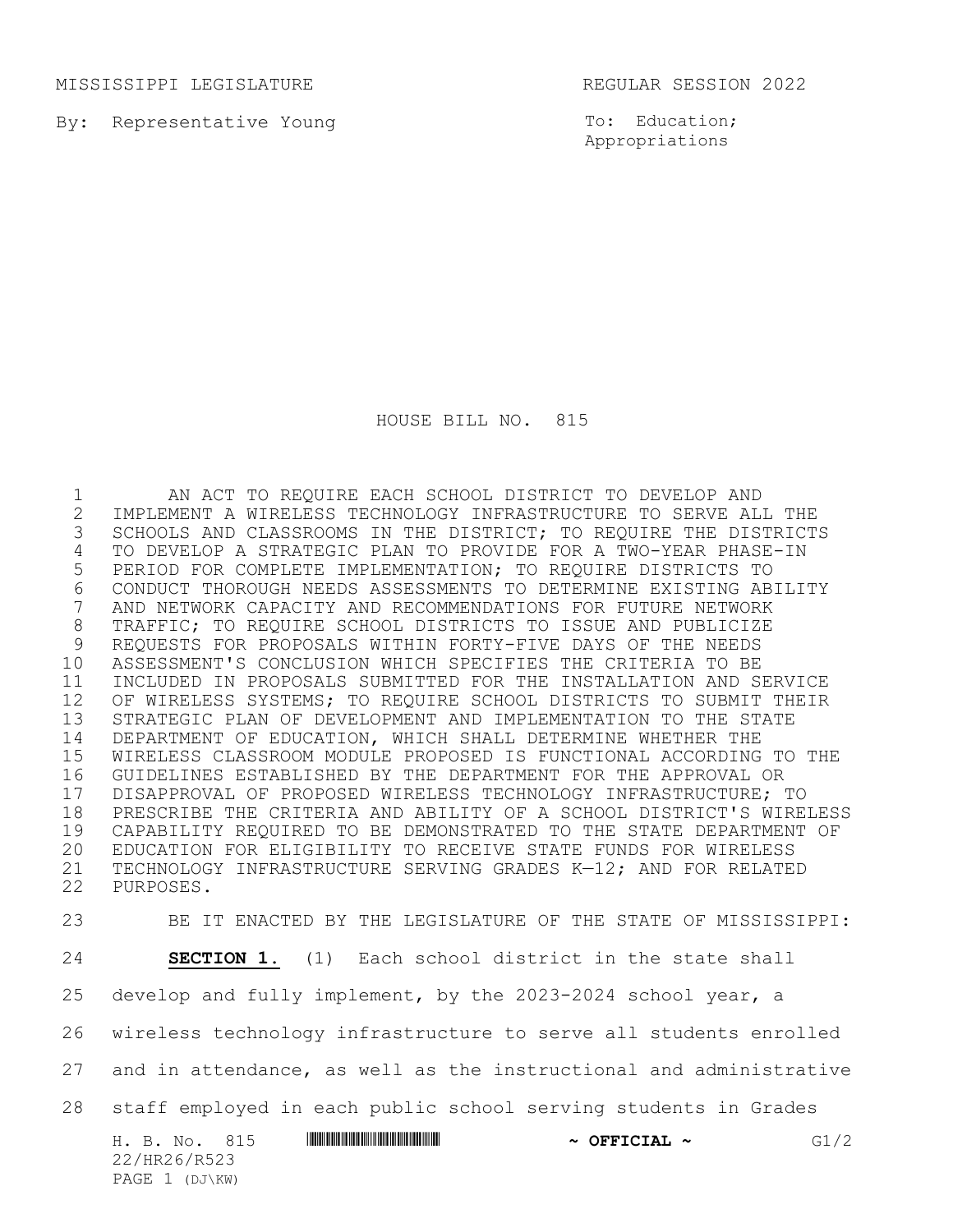K-12. Each district shall develop a strategic plan to provide for a two-year phase-in period, beginning with the 2022-2023 school year for complete implementation, which reflects both the newly identified needs of the district in totality and each independent school facility operating therein and the progress made toward plan goals and objectives. A thorough needs assessment shall be conducted examining existing network capacity and the status of all technical equipment, along with research on recommendations for future network traffic.

 (2) At the conclusion of the needs assessment of system infrastructure, each school district, in order to solicit, encourage and guide the development of a quality wireless school and classroom environment, shall issue and publicize requests for proposals (RFP) within forty-five (45) days of the needs assessment's conclusion. The content and dissemination of the request for proposals must be consistent with the purposes and requirements of this act. The school district's request for proposals must include the following:

 (a) A clear statement of any preferences the school district desires to incorporate as a feature of its technology development to achieve optimal performance of its wired and wireless network;

 (b) A description of the infrastructure framework that the district has determined necessary for the continued

H. B. No. 815 \*HR26/R523\* **~ OFFICIAL ~** 22/HR26/R523 PAGE 2 (DJ\KW)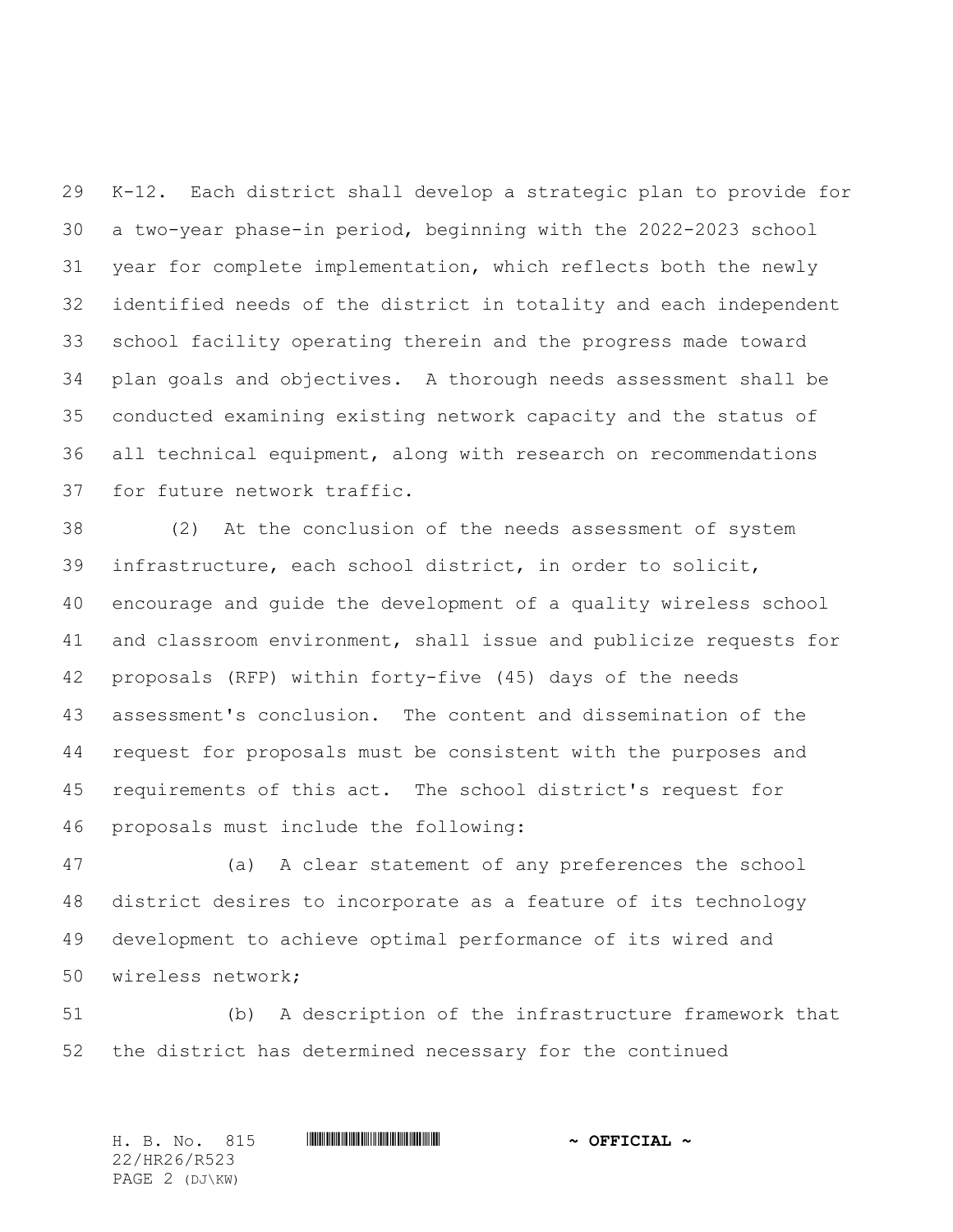administration, operation, oversight and evaluation of the established network system;

 (c) The criteria that will guide the district's decision to approve or deny a submitted proposal for installation and service; and

 (d) A clear statement of appropriately detailed questions, as well as guidelines, concerning the format and content essential for submitted proposals to demonstrate the capacities necessary to establish and operate a successful wireless technology infrastructure and the district's wide area network internal circuits, that supports wireless access points in every classroom and multiple access points throughout common areas on school campuses.

 (3) Each school district shall submit its strategic plan of development and implementation to the State Department of Education, which shall determine whether the wireless classroom module proposed is functional according to the guidelines established by the department for the approval or disapproval of proposed wireless technology infrastructures.

 **SECTION 2.** In order to be eligible to receive state funds for wireless technology infrastructure serving Grades K—12, school districts shall first demonstrate to the State Department of Education that the infrastructure meets or exceeds the following:

 (a) **Functionality**. The wireless system shall ensure coverage such that there is sufficient capacity to connect all

|              |  | H. B. No. 815  |  |  |  | $\sim$ OFFICIAL $\sim$ |  |  |  |
|--------------|--|----------------|--|--|--|------------------------|--|--|--|
| 22/HR26/R523 |  |                |  |  |  |                        |  |  |  |
|              |  | PAGE 3 (DJ\KW) |  |  |  |                        |  |  |  |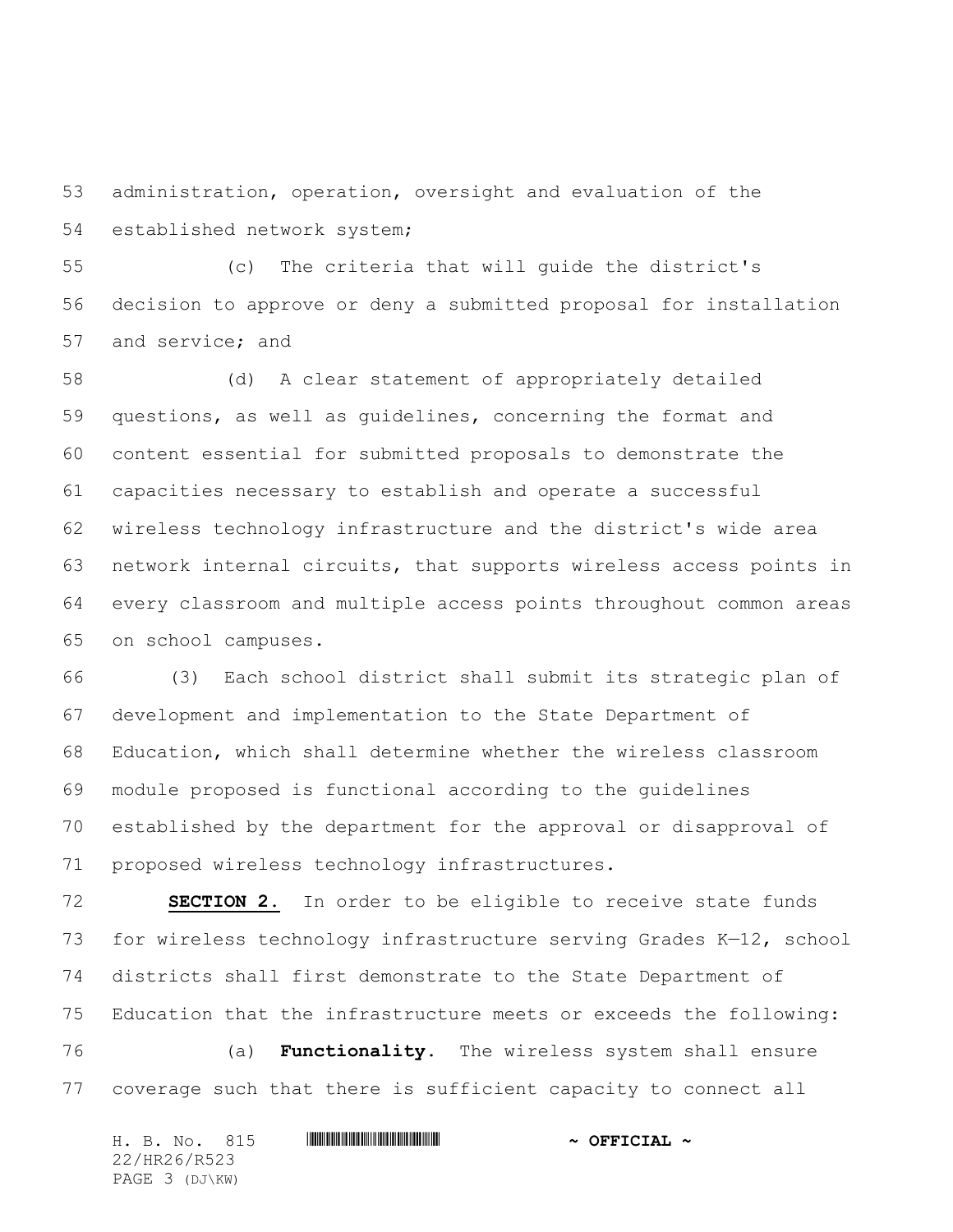mobile computing devices to the wireless local area network (LAN) from any instructional and administrative area in the school. Students and educators will experience a transparent roaming connectivity to the wireless LAN while moving through all rooms 82 and common areas in the school building. The wireless system shall include access to all instructional areas as well as all administrative areas including, at a minimum, academic classrooms 85 for all content areas, frequently used study areas, media centers, assembly spaces, libraries and administrative offices. The functionality shall meet requirements established under this section.

 (b) **Validation testing**. System validation testing shall be conducted by school districts in conjunction with the State Department of Education to confirm the wireless installation meets or exceeds the functional requirements and performance and reliability specifications established under this section. The validation test shall provide the school district the opportunity to test its wireless system and assure the State Department of Education that the solution meets or exceeds established performance and reliability standards established by the department. The testing shall include connectivity, usability and reliability during the first year of full implementation. The department reserves the right to require additional testing as deemed appropriate to ensure the ongoing functionality and integrity of the wireless system. All installations shall include

H. B. No. 815 \*HR26/R523\* **~ OFFICIAL ~** 22/HR26/R523 PAGE 4 (DJ\KW)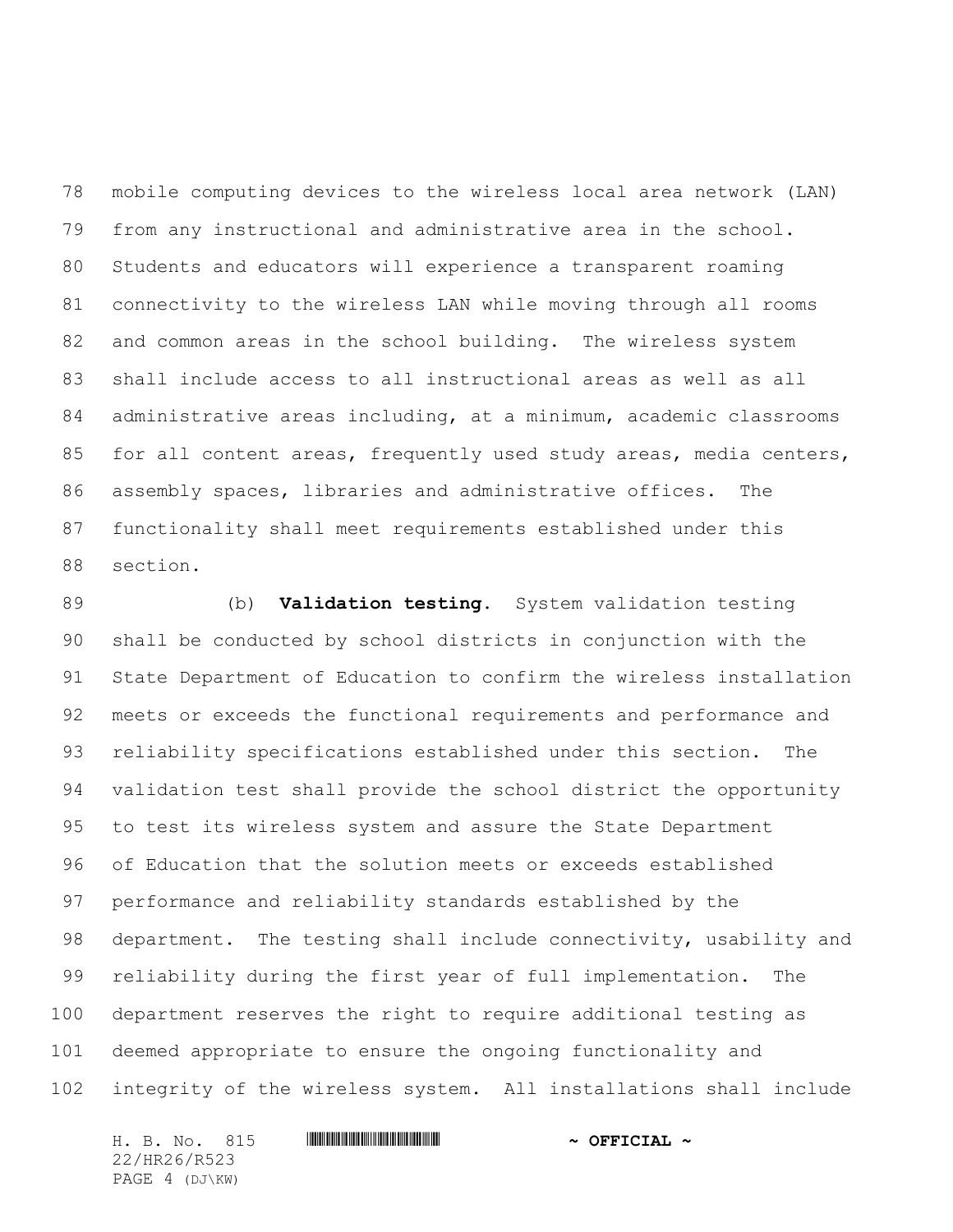a site work completion and satisfaction verification signed by the responsible individuals designated by both the school district and the department.

 (c) **Content filtering and wireless security.** Internet content filtering shall be included as part of any wireless Internet access made available to children, and shall include an acceptable use policy to be agreed to by every individual who accesses and uses the district's wireless technology infrastructure. The filtering solution shall be configurable to school district policies on acceptable, age appropriate Internet content. The content filtering shall include the ability:

 (i) For each school to manage its own filtering policies, including the decision to block specific categories of content and to maintain its own whitelist and blacklist overrides;

 (ii) To provide individual district utilization and filtering reports, including the most frequently visited websites, the most frequently visited categories, the most frequently blocked websites, search terms most frequently used and 121 the top authenticated users;

122 (iii) To audit all changes to content filtering; (iv) For all reporting and management of content filtering to be available through any Internet—connected browser and efficiently perform all content filtering functions; and (v) To protect against eavesdropping and unauthorized access, which shall include encryption or other

|              |  | H. B. No. 815  |  |  |  | $\sim$ OFFICIAL $\sim$ |  |  |  |
|--------------|--|----------------|--|--|--|------------------------|--|--|--|
| 22/HR26/R523 |  |                |  |  |  |                        |  |  |  |
|              |  | PAGE 5 (DJ\KW) |  |  |  |                        |  |  |  |